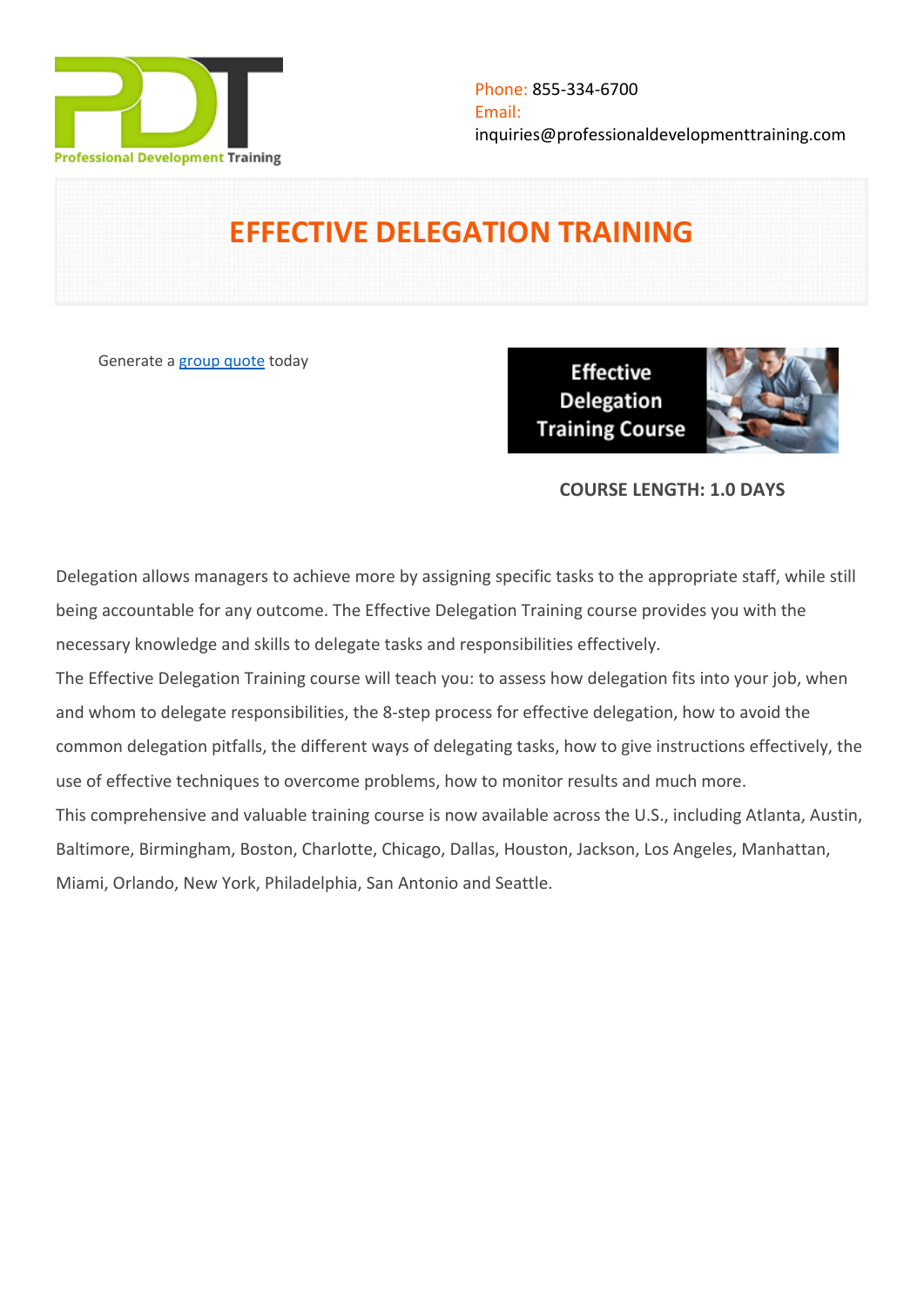#### **EFFECTIVE DELEGATION TRAINING COURSE OUTLINE**

#### **FOREWORD**

Delegation is often one of the hardest skills for a manager to master. During this training course,

participants receive training in the many of the facets of delegation, including when and whom to delegate responsibilities, understanding the delegation process, using effective techniques to overcome problems, and more.

#### **OUTCOMES**

#### **After completing this course, participants will have learned to:**

- Understand how delegation fits into their job and increase productivity
- Understand and use different ways of delegating tasks
- Use Pre-assignment review
- $\bullet$  Pick up the right person
- Use an eight-step process for effective delegation
- Give better instructions for better delegation results
- Give instructions effectively
- Identify common delegation pitfalls and learn how to avoid them
- Use ways to monitor delegation results
- Monitor delegation
- Use techniques for giving effective feedback
- Provide feedback
- Understand the importance of delegation and its results
- Manage a delegation meeting

#### **MODULES**

#### **Lesson 1: Getting Started**

- Icebreaker
- Pre-Assignment Review
- Workshop Objectives

#### **Lesson 3: Why Delegate?**

- Advantages & Disadvantages
- Delegation Do's and Don'ts
- Self-Assessment

#### **Lesson 5: What is Delegation?**

Delegation Definitions

#### **Lesson 2: Giving Instructions**

- Three Types of Instructions
- Examples
- Preparing Instructions

#### **Lesson 4: Monitoring Delegation**

- Why Monitor Delegation?
- Advantages of Monitoring Delegation
- Methods to Monitor Delegation

#### **Lesson 6: Practicing Delegation**

Your Role in Delegation